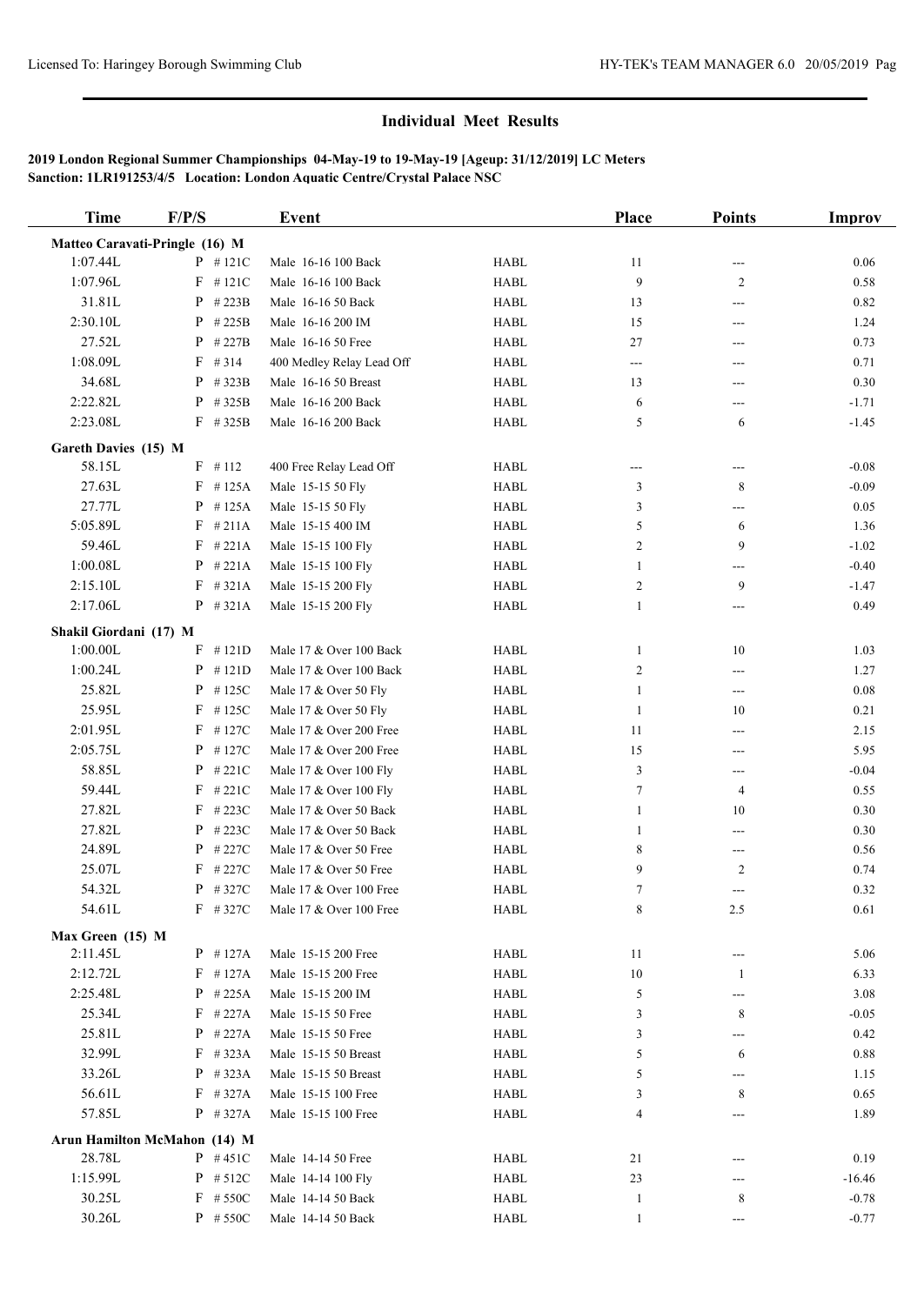# **Individual Meet Results**

# **2019 London Regional Summer Championships 04-May-19 to 19-May-19 [Ageup: 31/12/2019] LC Meters Sanction: 1LR191253/4/5 Location: London Aquatic Centre/Crystal Palace NSC**

| <b>Time</b>           | F/P/S      | <b>Event</b>                |             | Place          | <b>Points</b>              | Improv                  |
|-----------------------|------------|-----------------------------|-------------|----------------|----------------------------|-------------------------|
| Max Hanson (16) M     |            |                             |             |                |                            |                         |
| 2:35.89L              | $P$ #123B  | Male 16-16 200 Breast       | <b>HABL</b> | 5              | $\qquad \qquad \text{---}$ | $-0.32$                 |
| 2:37.91L              | $F$ #123B  | Male 16-16 200 Breast       | <b>HABL</b> | 5              | 6                          | 1.70                    |
| 28.72L                | $P$ #125B  | Male 16-16 50 Fly           | <b>HABL</b> | 11             | ---                        | $-0.21$                 |
| 28.88L                | $F$ #125B  | Male 16-16 50 Fly           | <b>HABL</b> | 10             | $\mathbf{1}$               | $-0.05$                 |
| 26.24L                | $P$ # 227B | Male 16-16 50 Free          | <b>HABL</b> | 10             | ---                        | $-0.36$                 |
| 26.59L                | $F$ # 227B | Male 16-16 50 Free          | <b>HABL</b> | 10             | $\mathbf{1}$               | $-0.01$                 |
| 1:09.32L              | $F$ #229B  | Male 16-16 100 Breast       | <b>HABL</b> | 3              | 8                          | 0.07                    |
| 1:11.24L              | $P$ # 229B | Male 16-16 100 Breast       | <b>HABL</b> | $\overline{c}$ | $---$                      | 1.99                    |
| 30.88L                | $F$ # 323B | Male 16-16 50 Breast        | <b>HABL</b> | 1              | 10                         | $\qquad \qquad -\qquad$ |
| 31.43L                | $P$ # 323B | Male 16-16 50 Breast        | <b>HABL</b> | 1              | ---                        | 0.55                    |
| 58.26L                | $P$ # 327B | Male 16-16 100 Free         | <b>HABL</b> | 12             | ---                        | $-0.50$                 |
| Hayden Hoole (15) M   |            |                             |             |                |                            |                         |
| 28.37L                | $F$ #125A  | Male 15-15 50 Fly           | <b>HABL</b> | 9              | $\overline{c}$             | $-0.06$                 |
| 28.38L                | $P$ #125A  | Male 15-15 50 Fly           | <b>HABL</b> | 5              | ---                        | $-0.05$                 |
| 31.10L                | $P$ #223A  | Male 15-15 50 Back          | <b>HABL</b> | 11             | ---                        | $-0.12$                 |
| 27.24L                | $P$ #227A  | Male 15-15 50 Free          | <b>HABL</b> | 20             | $---$                      | 0.06                    |
| 34.26L                | $P$ #323A  | Male 15-15 50 Breast        | <b>HABL</b> | 10             | ---                        | $-0.64$                 |
| 34.52L                | $F$ #323A  | Male 15-15 50 Breast        | <b>HABL</b> | 9              | 2                          | $-0.38$                 |
| 59.11L                | $P$ #327A  | Male 15-15 100 Free         | <b>HABL</b> | 13             | ---                        | $-1.71$                 |
|                       |            |                             |             |                |                            |                         |
| Alex Mackay (27) M    |            |                             |             |                |                            |                         |
| 55.22L                | $P$ # 327C | Male 17 & Over 100 Free     | <b>HABL</b> | 12             |                            | $-1.14$                 |
| Rose Pepperday (18) F |            |                             |             |                |                            |                         |
| 19:50.89L             | $F$ #110E  | Female 17 & Over 1500 Free  | <b>HABL</b> | 5              | 6                          | 13.15                   |
| 5:46.57L              | $F$ #111C  | Female 17 & Over 400 IM     | <b>HABL</b> | 9              | 2                          | 10.77                   |
| 1:16.58L              | $P$ #120C  | Female 17 & Over 100 Back   | <b>HABL</b> | 26             | $---$                      | $-1.25$                 |
| 3:10.56L              | $P$ #122C  | Female 17 & Over 200 Breast | <b>HABL</b> | 9              | ---                        | 9.73                    |
| 3:10.71L              | $F$ #122C  | Female 17 & Over 200 Breast | <b>HABL</b> | $\tau$         | 4                          | 9.88                    |
| 10:04.75L             | $F$ #210E  | Female 17 & Over 800 Free   | <b>HABL</b> | $\tau$         | $\overline{4}$             | $-4.02$                 |
| 2:42.58L              | $P$ # 320C | Female 17 & Over 200 Fly    | <b>HABL</b> | 14             | ---                        | $-0.16$                 |
| 2:48.68L              | $F$ #320C  | Female 17 & Over 200 Fly    | <b>HABL</b> | 10             | $\mathbf{1}$               | 5.94                    |
| 2:49.24L              | $P$ # 324C | Female 17 & Over 200 Back   | <b>HABL</b> | 16             |                            | 5.20                    |
| Luca Ridard (12) M    |            |                             |             |                |                            |                         |
| 1:09.55L              | $P$ #411A  | Male 11-12 100 Free         | <b>HABL</b> | 28             |                            | $-3.73$                 |
| 3:12.63L              | $P$ # 552A | Male 11-12 200 Breast       | HABL        | 11             |                            | $-3.95$                 |
| 1:34.25L              | $P$ #611A  | Male 11-12 100 Breast       | HABL        | 30             | ---                        | $-3.03$                 |
| 41.97L                | $P$ #651A  | Male 11-12 50 Breast        | <b>HABL</b> | 28             | ---                        | $-0.12$                 |
| 2:31.70L              | $P$ #653A  | Male 11-12 200 Free         | HABL        | 22             | ---                        | $-0.47$                 |
| 1:20.30L              | $P$ #710A  | Male 11-12 100 Back         | HABL        | 25             | ---                        | $-4.14$                 |
| 5:13.73L              | $F$ #712A  | Male 11-12 400 Free         | <b>HABL</b> | 19             |                            | $-3.08$                 |
| 2:51.74L              | $P$ # 752A | Male 11-12 200 IM           | <b>HABL</b> | 24             | ---                        | $-0.15$                 |
| Kelton Ryland (17) F  |            |                             |             |                |                            |                         |
| 20:02.60L             | $F$ #110E  | Female 17 & Over 1500 Free  | HABL        | 6              | 5                          |                         |
| 32.41L                | $P$ # 124C | Female 17 & Over 50 Fly     | HABL        | 32             | ---                        | 0.64                    |
| 2:21.64L              | $P$ #126C  | Female 17 & Over 200 Free   | HABL        | 26             | ---                        | 2.03                    |
| 2:43.56L              | $P$ # 224C | Female 17 & Over 200 IM     | HABL        | 13             |                            | 6.27                    |
| 1:25.02L              | $P$ # 228C | Female 17 & Over 100 Breast | HABL        | 15             | ---                        | 3.03                    |
| 5:04.49L              | $F$ #310C  | Female 17 & Over 400 Free   | HABL        | 16             | ---                        | 9.27                    |
| 38.96L                | $P$ # 322C | Female 17 & Over 50 Breast  | HABL        | 21             | ---                        | 1.56                    |
|                       |            |                             |             |                |                            |                         |